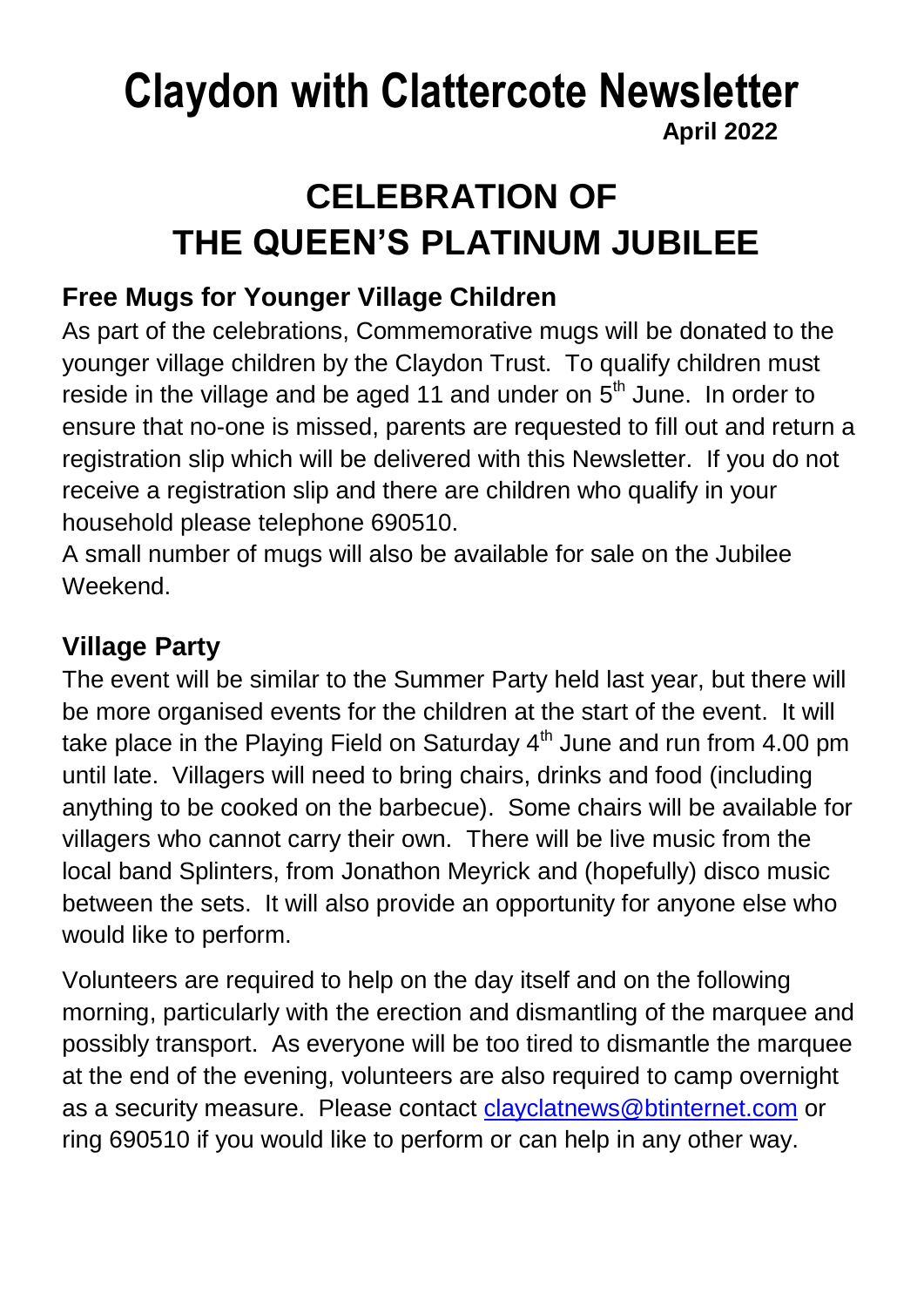#### **Jubilee Tea**

The church service on Sunday  $5<sup>th</sup>$  June will be followed by the Jubilee Tea Event which will take place in the Church Room and (weather permitting) in Church Lane next to the west gate of the churchyard. There will be an exhibition of Claydon in the past and a cake competition for villagers of all ages. Further details will be available nearer the time.

A spring clean of the Church Room will take place after Easter. Ring 690510 if you can help.

Both events will be free to attend, as funding is available from Cherwell District Council (CDC). This will cover hire of equipment such as Portaloos, but not items such as food, drink and fireworks. Donations will therefore be required to cover incidentals for the barbecue and refreshments for the Jubilee Tea.

There will be a raffle at the Jubilee Tea in aid of St. James' Church.

## **VILLAGE LITTER PICK**

Volunteers are required to help with a Village Litter Pick on Saturday 23rd April. Meet at the Playing Field at 11.00 am to collect equipment and decide on routes, and return the equipment and rubbish at 1.00 pm for refreshments and to review progress.



## **PARISH COUNCIL NEWS**

Mike Ives has been co-opted to fill the Parish Council vacancy. Mike brings management, organisation and data analysis skills to the Parish Council.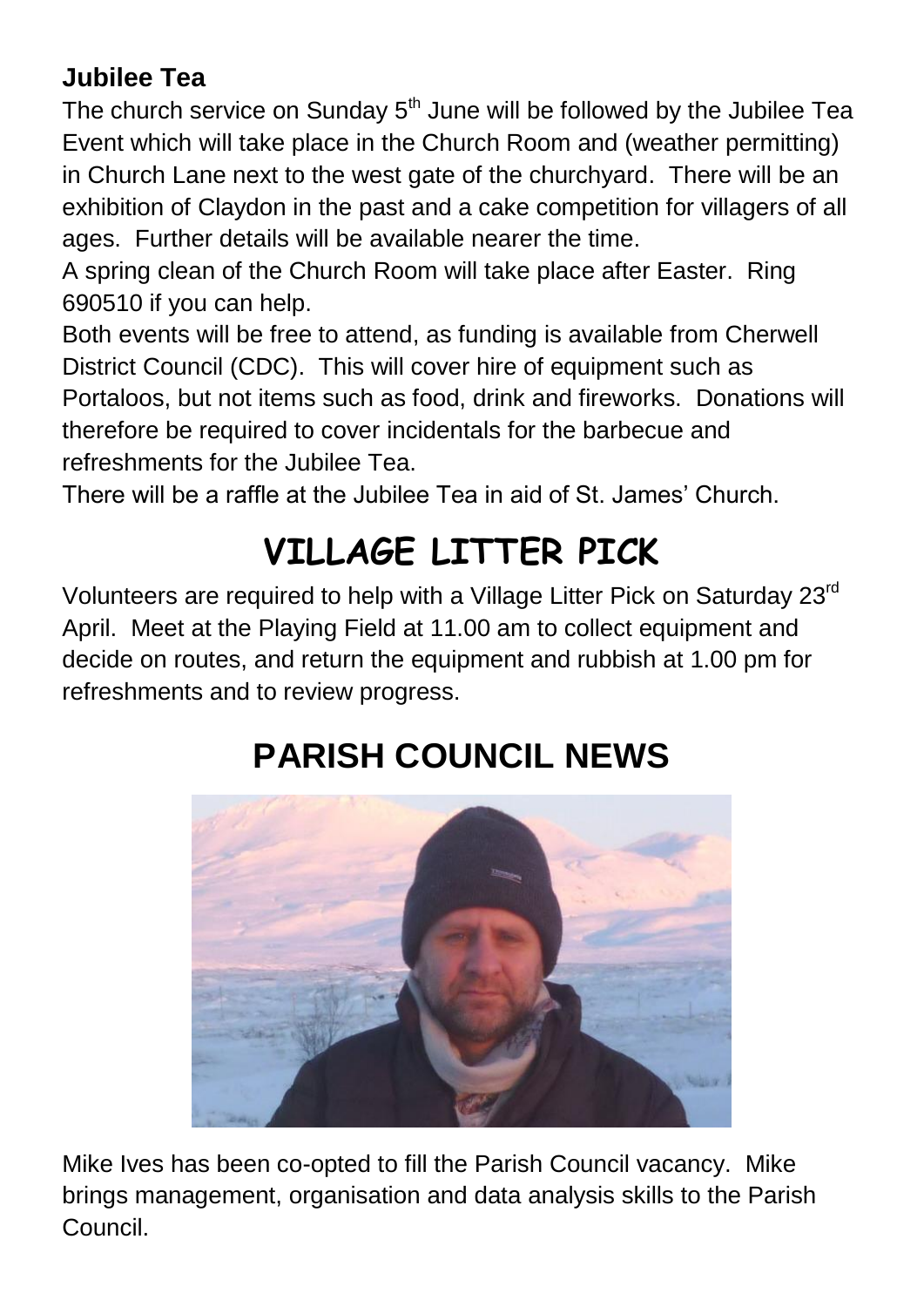## **OTHER PARISH COUNCIL NEWS**

At the Parish Council Meeting on  $17<sup>th</sup>$  March, the following further items were discussed:

#### **CLERK VACANCY/RESPONSIBLE FINANCIAL OFFICER (RFO)**

There has been no success in attracting anyone to the position of Parish Clerk. The previous clerk has kindly answered any outstanding queries which have arisen since her departure.

#### **TRIP HAZARDS ON THE BLUE BRICK PATH**

Cllr Denham met Nick Watson from OCC Highways three years ago when it was promised that work would be done on the Blue Brick Path, but nothing happened. Following an email Nick Watson made a recent visit to the village and promised that funding will be made available for work this year.

#### **NEGLECTED SECOND HOMES**

There had been no response to Cllr Jones' letter to Victoria Prentis MP. Cllr Reynolds had obtained a response from the District Council, promising that the owner of the Old School House would agree a plan of action to bring the home into use. It was agreed to wait until the next meeting before chasing this action.

#### **PLANNING**

#### **High Furlong Farm**

It was agreed to submit a letter of complaint to CDC regarding the mobile home which has been installed on the site without planning permission.

(Since the meeting, but before the letter could be sent, a new Planning Application has been submitted for a further building on the site).

#### **Marina Appeal**

The appeal against the refusal of planning permission for a marina at Glebe Farm is pending.

#### **DAMAGE TO VILLAGE GREEN**

A quotation has been obtained for installing posts at the edge of the track, and restoring the grass in the area affected by parking**.**